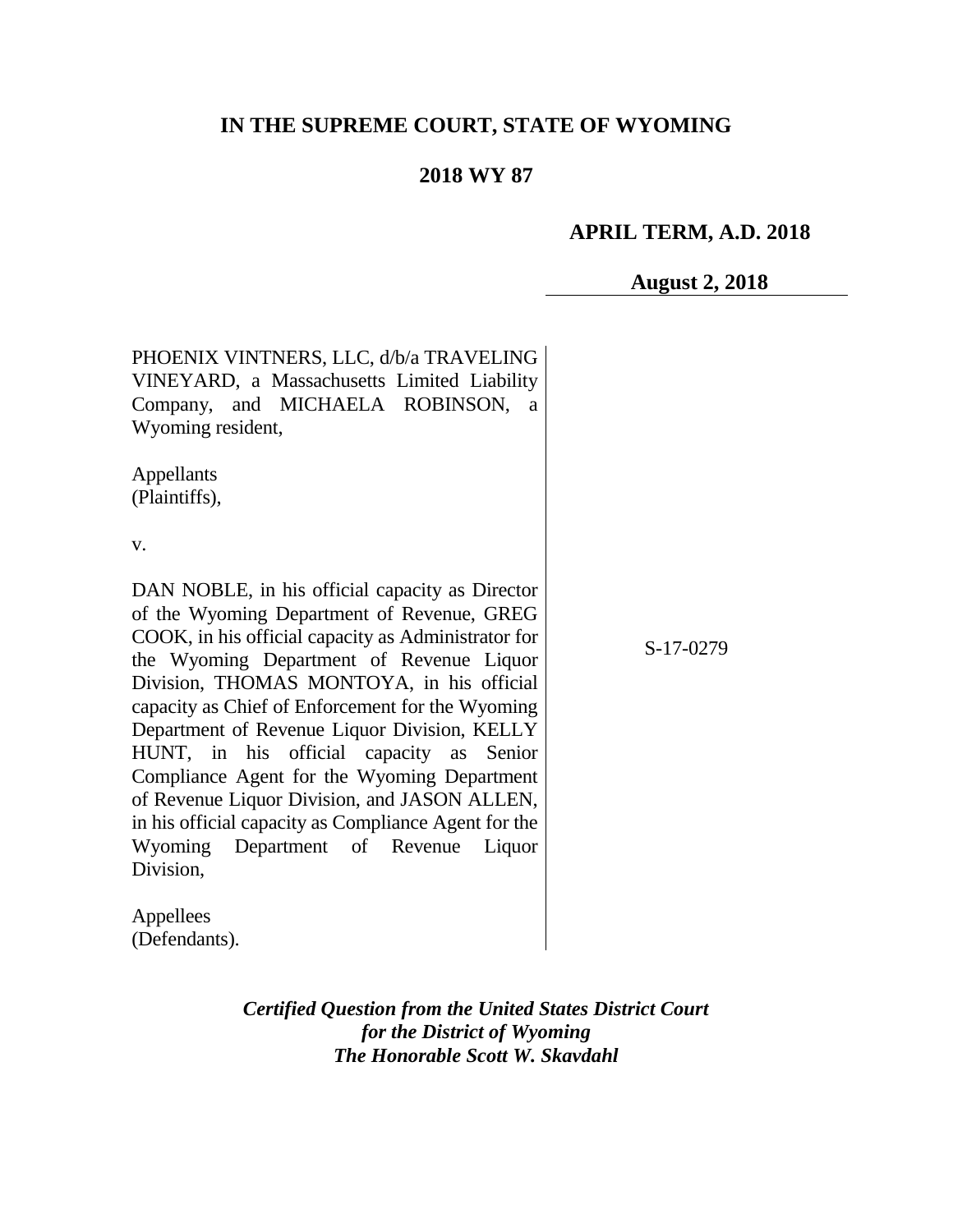#### *Representing Appellants:*

*Robert C. Jarosh and Shaina A. Case, Hirst Applegate, LLP, Cheyenne, Wyoming. Argument by Mr. Jarosh.* 

### *Representing Appellees:*

*Peter K. Michael, Attorney General; Ryan T. Schelhaas, Deputy Attorney General; Karl D. Anderson, Senior Assistant Attorney General; Adam Leuschel, Assistant Attorney General. Argument by Mr. Leuschel.*

## *Before DAVIS, C.J., and BURKE\*, FOX, KAUTZ and BOOMGAARDEN, JJ.*

*BURKE, J., delivers the opinion of the Court; KAUTZ, J., files a dissenting opinion, in which DAVIS, C.J., joins.*

*\* Chief Justice at time of oral argument.*

**NOTICE: This opinion is subject to formal revision before publication in Pacific Reporter Third. Readers are requested to notify the Clerk of the Supreme Court, Supreme Court Building, Cheyenne, Wyoming 82002, of any typographical or other formal errors so that correction may be made before final publication in the permanent volume.**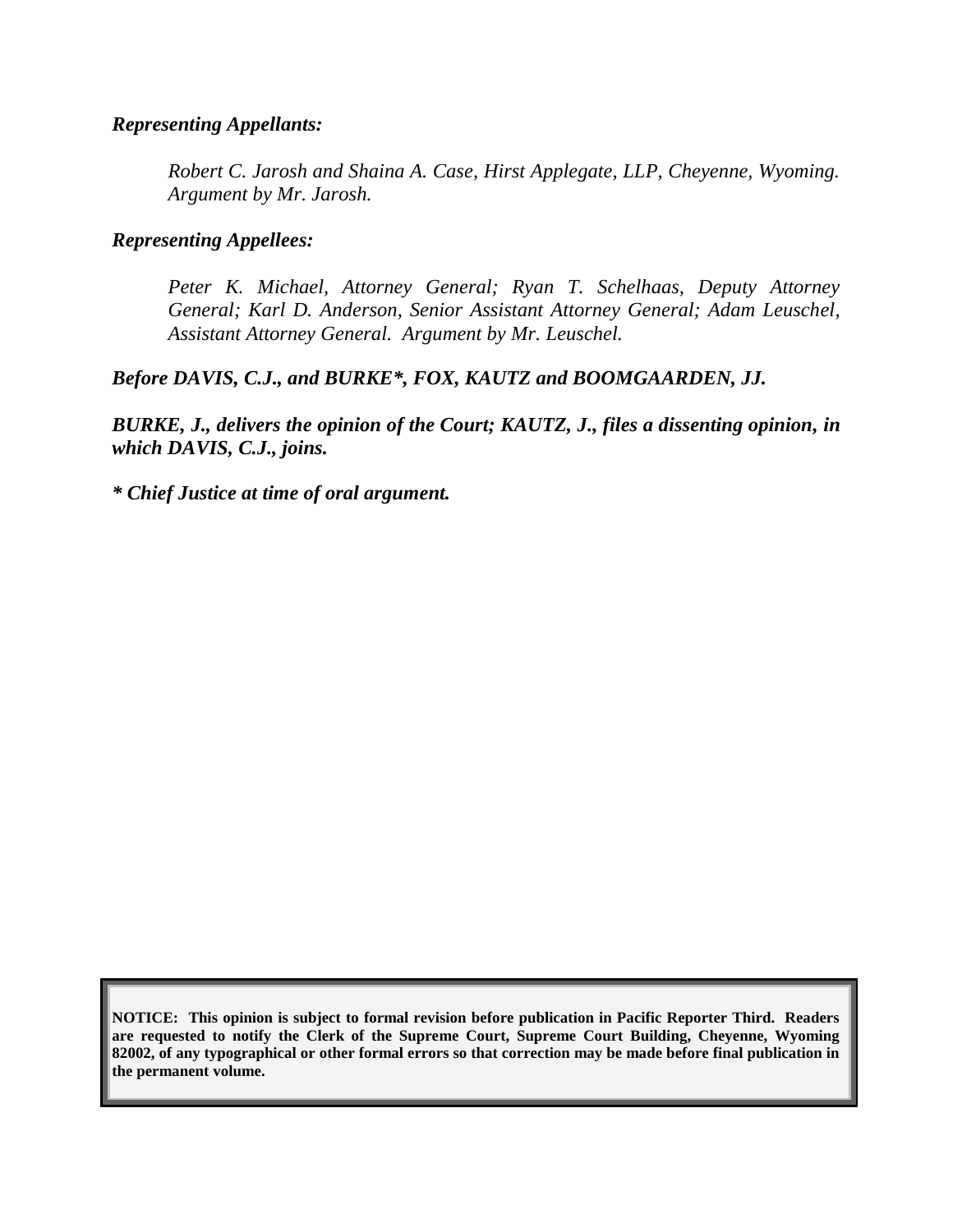### **BURKE, Justice.**

[¶1] The United States District Court for the District of Wyoming certified a question to this Court concerning the definition of "sell" or "sale" set forth at Wyo. Stat. Ann. §  $12-1-101(a)(xvi)$ . This question asks us to determine whether Appellants, Traveling Vineyard and Michaela Robinson, engaged in the "sale" of alcohol at in-home wine tasting events. We answer the certified question in the affirmative.

## *CERTIFIED QUESTION*

[¶2] Does the statutory definition of "sell" or "sale" in Wyo. Stat. Ann. § 12-1- 101(a)(xvi) apply to the conduct of Traveling Vineyard and its Independent Wine Guides?

## *FACTS*

[¶3] The district court's certification order sets forth the following facts pertinent to the certified question. Appellant, Phoenix Vintners, LLC, d/b/a Traveling Vineyard ("Traveling Vineyard"), is a Massachusetts Limited Liability Company with three federal and state licensed, bonded wineries. Within the State of Wyoming, Traveling Vineyard maintains three Direct Shipping permits, one for each of its wineries, and pays sales tax for each location under a single tax identification number. The individual Appellees are employees of the Wyoming Department of Revenue, Liquor Division (the "Division").

[¶4] Appellant, Michaela Robinson, is a Wyoming resident and one of Traveling Vineyard's independent contractors, known as "Independent Wine Guides," who earns compensation for educating guests and promoting products at in-home wine tastings. Ms. Robinson holds a Class A Industry Representative License.

[¶5] Independent Wine Guides like Ms. Robinson offer social hosts the opportunity to hold educational, private, and invitation-only in-home wine tasting events for their friends, relatives, and neighbors at their personal residences to learn about Traveling Vineyard's wines and accessories. These private residences are not licensed by the State of Wyoming to sell alcoholic beverages. The wine tasting events are free to attend and are hosted without obligation to purchase any of Traveling Vineyard's products. Independent Wine Guides are marketing agents for Traveling Vineyard and their functions include finding interested social hosts; familiarizing themselves with Traveling Vineyard's wines and products; attending the wine tasting events to answer questions regarding the nature, history, characteristics, and values of Traveling Vineyard's wines and wine accessories; and promoting Traveling Vineyard's wines and wine accessories by generating leads that Traveling Vineyard must then convert into sales.

[¶6] Prior to the wine tasting events, Independent Wine Guides order and pay for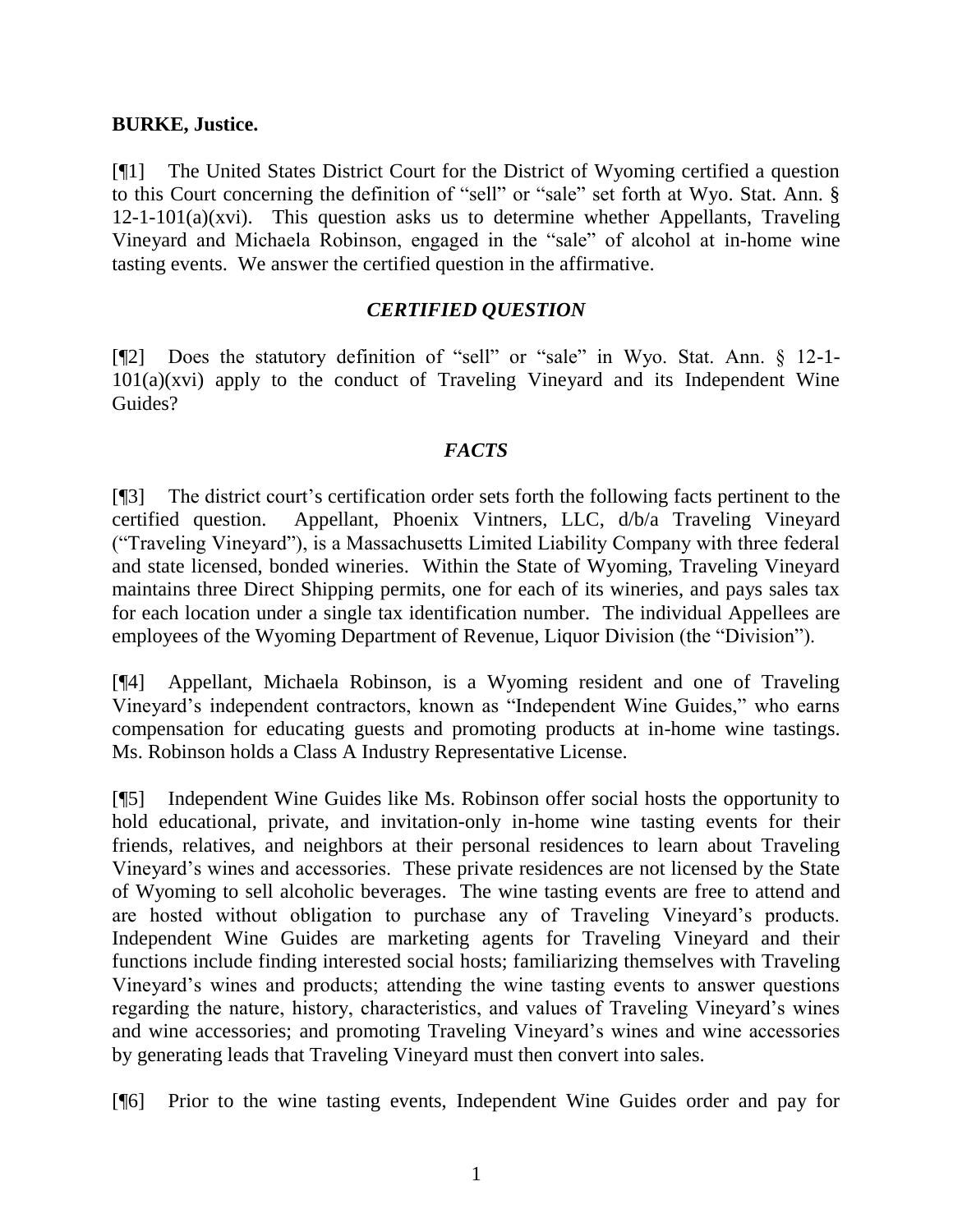tasting materials, which include one bottle of each of five different wines from Traveling Vineyard via direct shipment. At the events, the social host pours and serves Traveling Vineyard's wines to the attendees, free of charge. During the events, Independent Wine Guides discuss Traveling Vineyard's products, educate attendees as to the qualities of Traveling Vineyard wines, and answer questions. At the conclusion of each event, attendees interested in hosting a future event, joining the Traveling Vineyard Wine Club, or purchasing wine are encouraged to contact Traveling Vineyard. Attendees may choose to fill out a "Survey & Interest Form," which is returned to Traveling Vineyard. The Survey & Interest Form asks for the following information: (a) the attendee's contact information; (b) the product code, product name, unit price, and quantity of the products the attendee is interested in purchasing from Traveling Vineyard, along with the subtotal, shipping and handling, and sales tax for those products; and (c) the attendee's credit card information and signature.

[¶7] The Survey & Interest Form advises the attendees they are not purchasing the products they've identified on the form and that they are making an "offer to purchase" the identified products, which may be accepted or rejected by Traveling Vineyard or its designee:

> By completing this form you are not purchasing the products identified on the form, you are expressing your interest in the products. The information on this form, including your payment information, will be forwarded to a designated licensee who is authorized to sell the products in your state. The designated licensee will reject your offer to purchase or will accept the offer to purchase and fulfill the order. Any sale made by a designated licensee will be subject to applicable local and state laws and sales taxes, as well as shipping and handling charges.

The Independent Wine Guides do not have authority to take or accept wine purchase orders, and they have no inventory available for sale at any time. Traveling Vineyard compensates its Independent Wine Guides according to the success of the leads generated at the wine tasting events based on several factors, including how many people attended the event and how many attendees purchased products from Traveling Vineyard after the event.

[¶8] In 2016, the Division became concerned that Traveling Vineyard was violating Wyoming law and requested information from Traveling Vineyard regarding its business model. Traveling Vineyard provided a letter explaining its operations in Wyoming. The Division responded with a letter asserting that some aspects of Traveling Vineyard's business model and some of its Independent Wine Guides' activities were "in conflict with Wyoming State Statutes, Title 12, Alcoholic Beverage Control Laws and the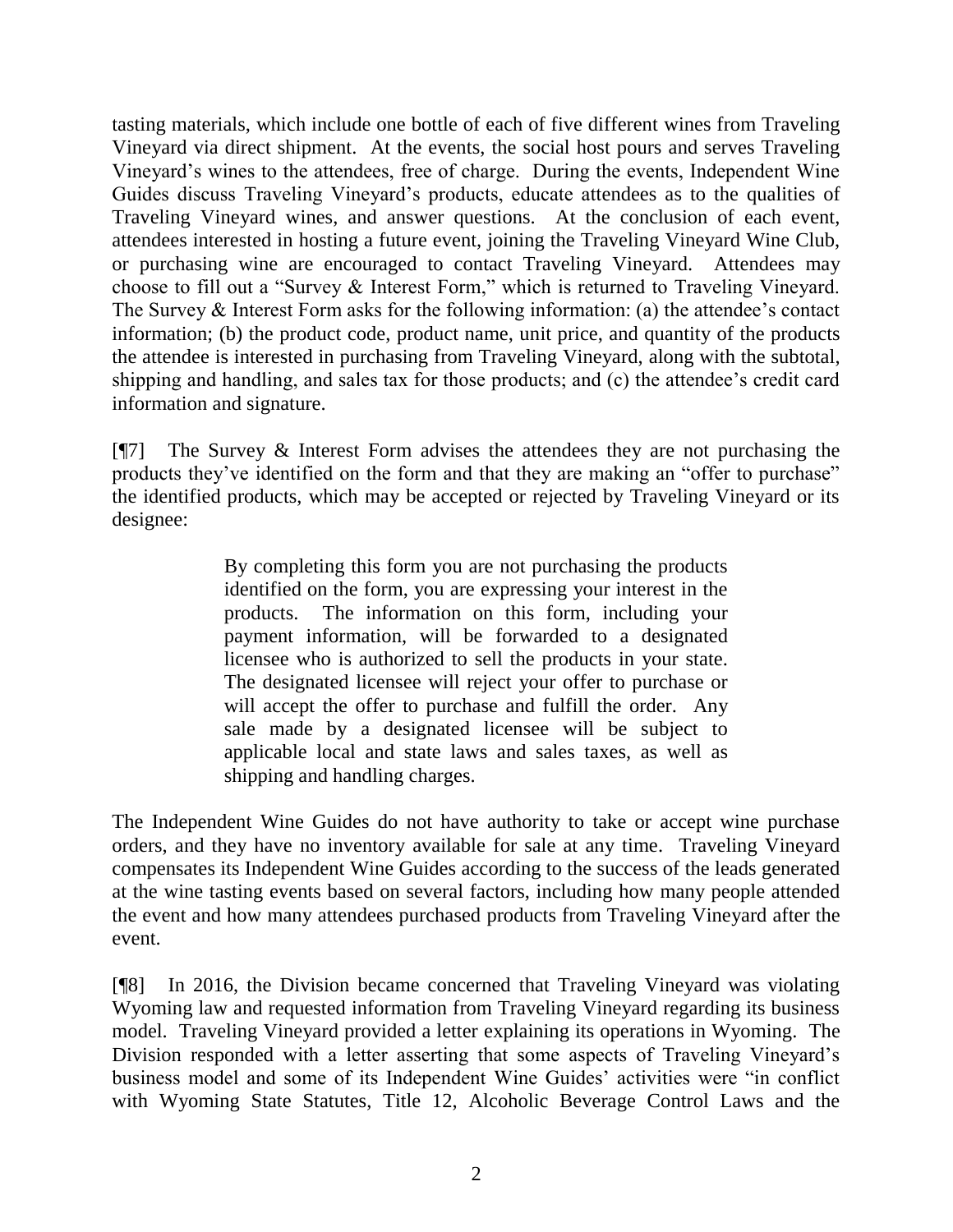Wyoming Liquor Division (WLD) Rules and policies." Representatives from Traveling Vineyard subsequently met with representatives of the Division to review and discuss the matter. That meeting, however, did not resolve the parties' disagreements.

[¶9] In March 2017, Appellants filed a complaint in the federal District Court seeking a declaration that the Division improperly interpreted the definition of "sale" in Wyo. Stat. Ann. § 12-1-101(a)(xvi) and applied it to the activities of Traveling Vineyard and its Independent Wine Guides in violation of their commercial speech rights under the First Amendment to the United States Constitution. Appellees moved to dismiss the complaint and requested that the court abstain from exercising jurisdiction over issues that involve a novel and determinative question of state law. After a hearing, the court denied the motion to dismiss. The court agreed, however, that the issue raised by Appellants was an issue of state law and, pursuant to W.R.A.P. 11.01, it certified to this Court the question of whether the statutory definition of "sell" or "sale" applies to the conduct of Traveling Vineyard and its Independent Wine Guides. We agreed to answer the certified question.

## *STANDARD OF REVIEW*

[¶10] The certified question presents an issue of statutory interpretation. We review questions of statutory interpretation *de novo*. *Brock v. State ex rel. Wyoming Workforce Servs., Unemployment Ins. Div.*, 2017 WY 47, ¶ 7, 394 P.3d 460, 462 (Wyo. 2017).

## *DISCUSSION*

[¶11] Before we address the issue raised by the certified question, we note that the legislature has broad authority to regulate the sale of alcohol in Wyoming. "It is well settled, and it is conceded, that the state has the amplest powers to prohibit, regulate and control the traffic in and the sale and use of intoxicating liquors. *See* Sec. 10, Article 19 of our Constitution." *Harrison v. Wyoming Liquor Comm'n*, 63 Wyo. 13, 35, 177 P.2d 397, 404 (1947). The cited section of the Wyoming Constitution provides:

> On and after the first day of March, 1935, the manufacture, sale and keeping for sale of malt, vinous or spirituous liquors, wine, ale, porter, beer or any intoxicating drink, mixture or preparation of like nature may be permitted in the State of Wyoming under such regulation as the legislature may prescribe.

As we have recognized, "[i]t has been long established that the legislature may control and regulate the sale of intoxicating liquors for the protection of the people." *Albertson's, Inc. v. City of Sheridan*, 2001 WY 98, ¶ 16, 33 P.3d 161, 168 (Wyo. 2001).

[¶12] The breadth of the legislature's authority to regulate alcohol is demonstrated by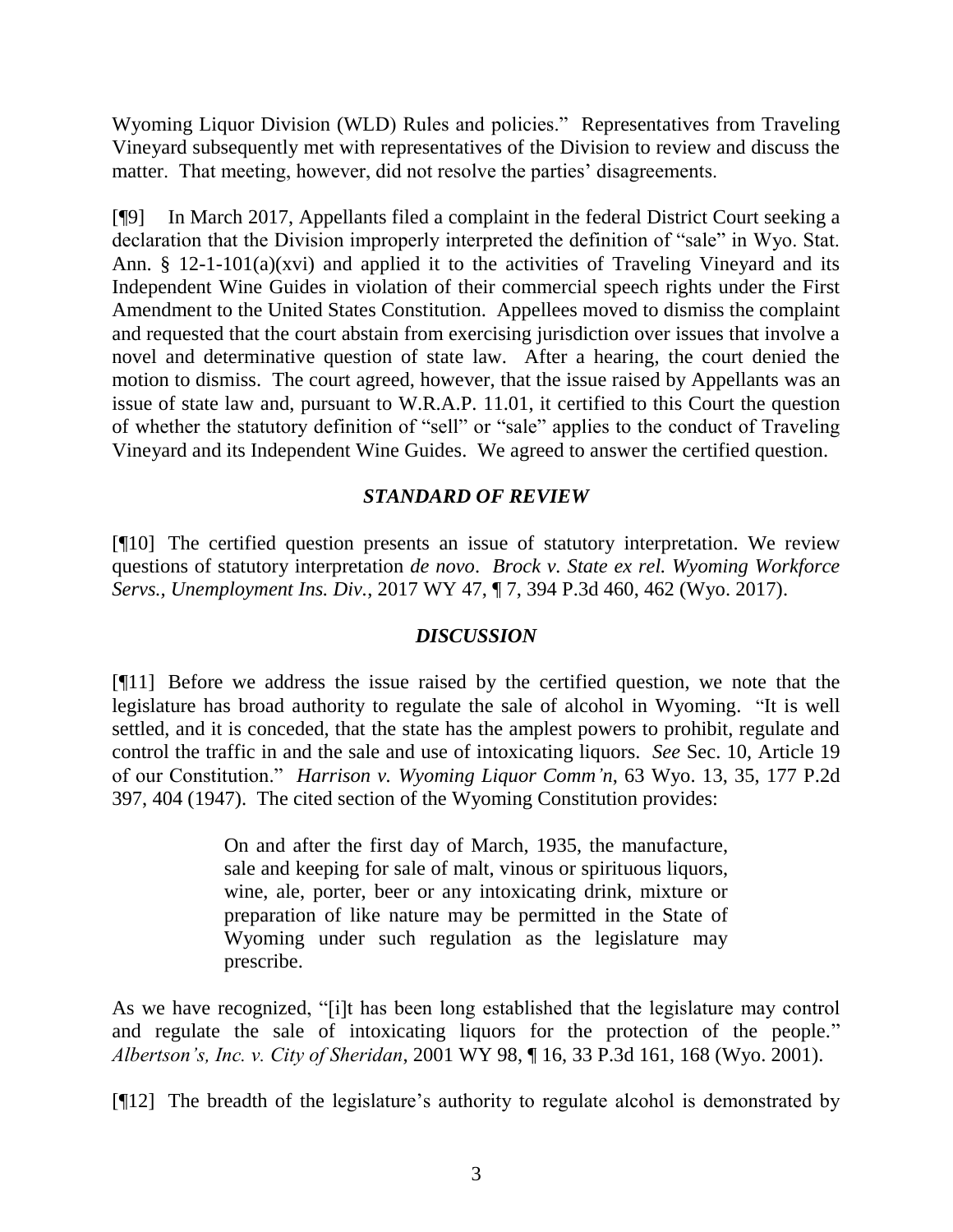Wyo. Stat. Ann. § 12-5-405 (LexisNexis 2015), one of many statutes in Title 12 that invokes the definition of "sell" or "sale" at issue in this case. The statute provides: "Industry representatives shall not sell or attempt to sell any alcoholic liquor within Wyoming, except to the division." The term "industry representative" is defined in Wyo. Stat. Ann. § 12-1-101(a)(vi) to include "all wholesalers, manufacturers, rectifiers, distillers and breweries dealing in alcoholic liquor or malt beverage, and proscriptions upon their conduct shall include conduct by a subsidiary, affiliate, officer, director, employee, agent, broker or any firm member of such entity." It is undisputed that Traveling Vineyard and its Independent Wine Guides are "industry representatives" for purposes of this statute. With this background in mind, we turn to the specific language at issue in this case.

[ $[13]$  Wyo. Stat. Ann. § 12-1-101(a)(xvi) defines the terms "sell" or "sale" as follows:

(xvi) "Sell" or "sale" includes offering for sale, trafficking in, bartering, delivering or dispensing and pouring for value, exchanging for goods, services or patronage or an exchange in any way other than purely gratuitously. Every delivery of any alcoholic liquor or malt beverage made otherwise than by gift constitutes a sale[.]

Appellants contend the statutory definition of "sell" or "sale" does not encompass the activities of Traveling Vineyard or its Independent Wine Guides at in-home wine tasting events. Appellants characterize their activities as "promotion," and note that the statutory definition of "sell" or "sale" does not include "the words 'promoting,' 'marketing,' 'educating about,' 'distributing materials about,' 'answering questions about,' or others that would capture the nature of what IWGs do at wine tasting events." According to Appellants, "In reading all words of Wyo. Stat. Ann.  $\S$  12-1-101(a)(xvi) together, it is apparent that the legislature intended to include within the statutory definition conduct [amounting] to a transfer of title or consideration – neither of which occurs in the context of what IWGs do related to wine tastings."

[¶14] The Division responds that the actions of Traveling Vineyard and its wine guides at wine tasting events are not "purely gratuitous" because the in-home wine tastings exist for the very purpose of generating business. According to the Division, the "wine poured at the in-home wine tasting events cannot be considered a 'gift' because it is poured with the expectation that something will be given in return: a completed 'interest form,' guest information, brand recognition, or simply a guest's time and attention." The Division also contends that Traveling Vineyard's activities at wine tasting events qualify as "pouring for value" under the plain meaning of that phrase.

[¶15] In answering the certified question, we apply our usual rules of statutory interpretation: "Our paramount consideration is the legislature's intent as reflected in the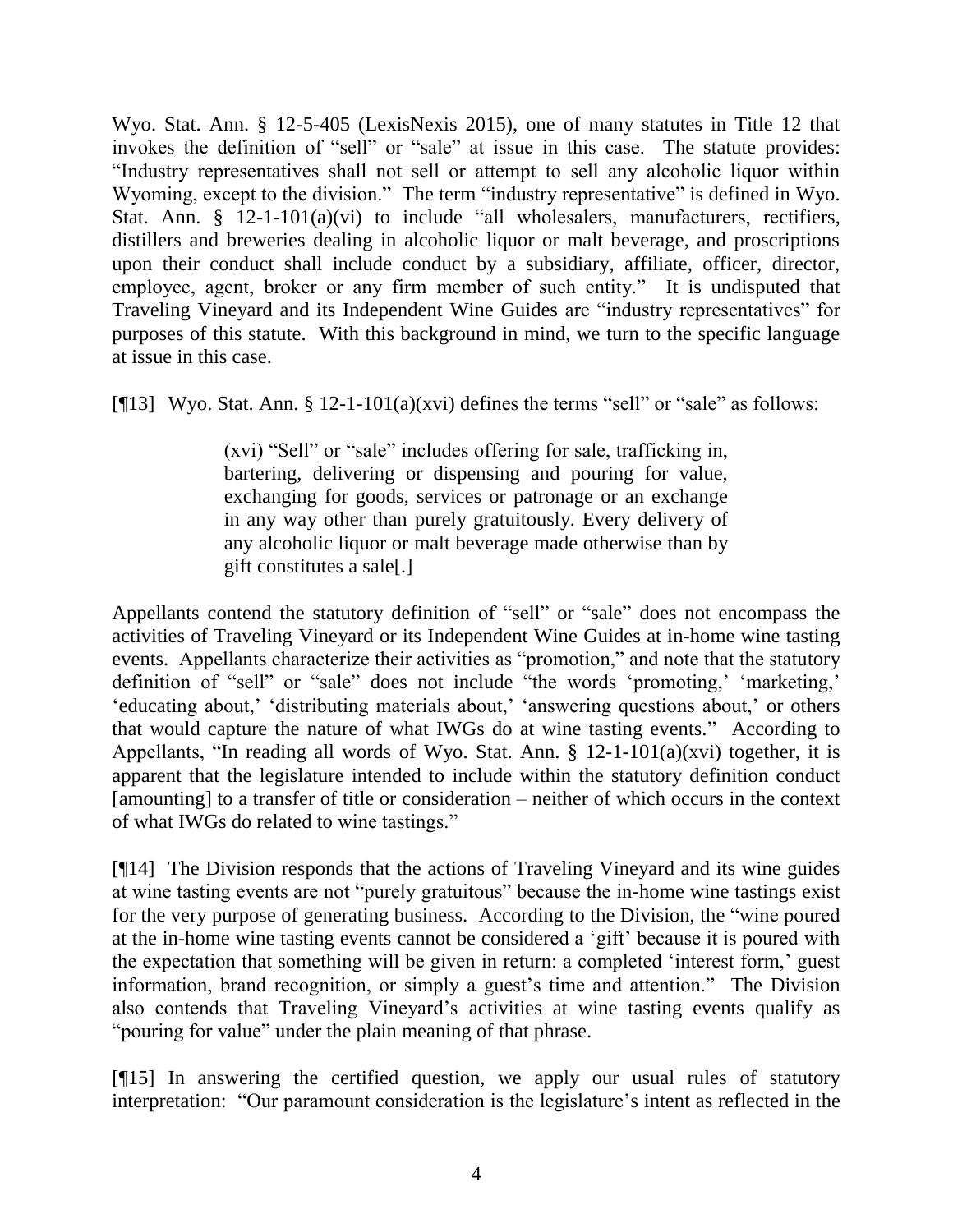plain and ordinary meaning of the words used in the statute. Initially, we determine whether the statute is clear or ambiguous." *Spreeman v. State*, 2012 WY 88, ¶ 10, 278 P.3d 1159, 1162 (Wyo. 2012).

> A statute is unambiguous if its wording is such that reasonable persons are able to agree as to its meaning with consistency and predictability. Unless another meaning is clearly intended, words and phrases shall be taken in their ordinary and usual sense. Conversely, a statute is ambiguous only if it is found to be vague or uncertain and subject to varying interpretations. In determining whether a statute is ambiguous we begin by making an inquiry respecting the ordinary and obvious meaning of the words employed according to their arrangement and connection. We construe the statute as a whole, giving effect to every word, clause, and sentence, and we construe all parts of the statute *in pari materia*. When a statute is sufficiently clear and unambiguous, we give effect to the plain and ordinary meaning of the words and do not resort to the rules of statutory construction.

*Brock*, ¶ 8, 394 P.3d at 462−63 (quoting *Jones v. State*, 2011 WY 115, ¶ 11, 256 P.3d 536, 541 (Wyo. 2011)). Both parties suggest that the statute at issue is unambiguous. We agree with that conclusion and, as a result, we look to the plain and ordinary meaning of the words employed in Wyo. Stat. Ann. § 12-1-101(a)(xvi).<sup>1</sup>

[¶16] It is clear from a plain reading of the statute that the legislature intended an expansive meaning of the word "sale," broader than that term is commonly understood. The definition includes not only the exchange of goods for consideration, but also any

 $\overline{a}$ 

<sup>&</sup>lt;sup>1</sup> Both parties reference the legislative history relating to the statutory definition of "sell" or "sale." Appellants note the legislature has expanded the definition on at least two occasions since 1935. The Division responds by noting that the statute has included the "purely gratuitous" language since its initial passage and has not been revised to remove that language. We typically look to legislative history only in cases where a statute is ambiguous. *See, e.g.*, *Mathewson v. City of Cheyenne*, 2003 WY 10, ¶ 6, 61 P.3d 1229, 1232 (Wyo. 2003) ("We resort to extrinsic aids of statutory interpretation, such as legislative history or intent, only when statutes are ambiguous."); *cf. Barney v. BAC Home Loans Serv., L.P. (In re Gifford)*, 2013 WY 54, ¶ 12, 300 P.3d 852, 856 (Wyo. 2013) (stating that "[e]ven if a statute is unambiguous, this Court has recognized the benefit of looking to a statute's legislative history, however sparse that might be, to confirm the legislative intent reflected in the statute's plain language"). In any case, however, we are not persuaded that the legislative history contains any indications of legislative intent pertinent to the question at issue in this case.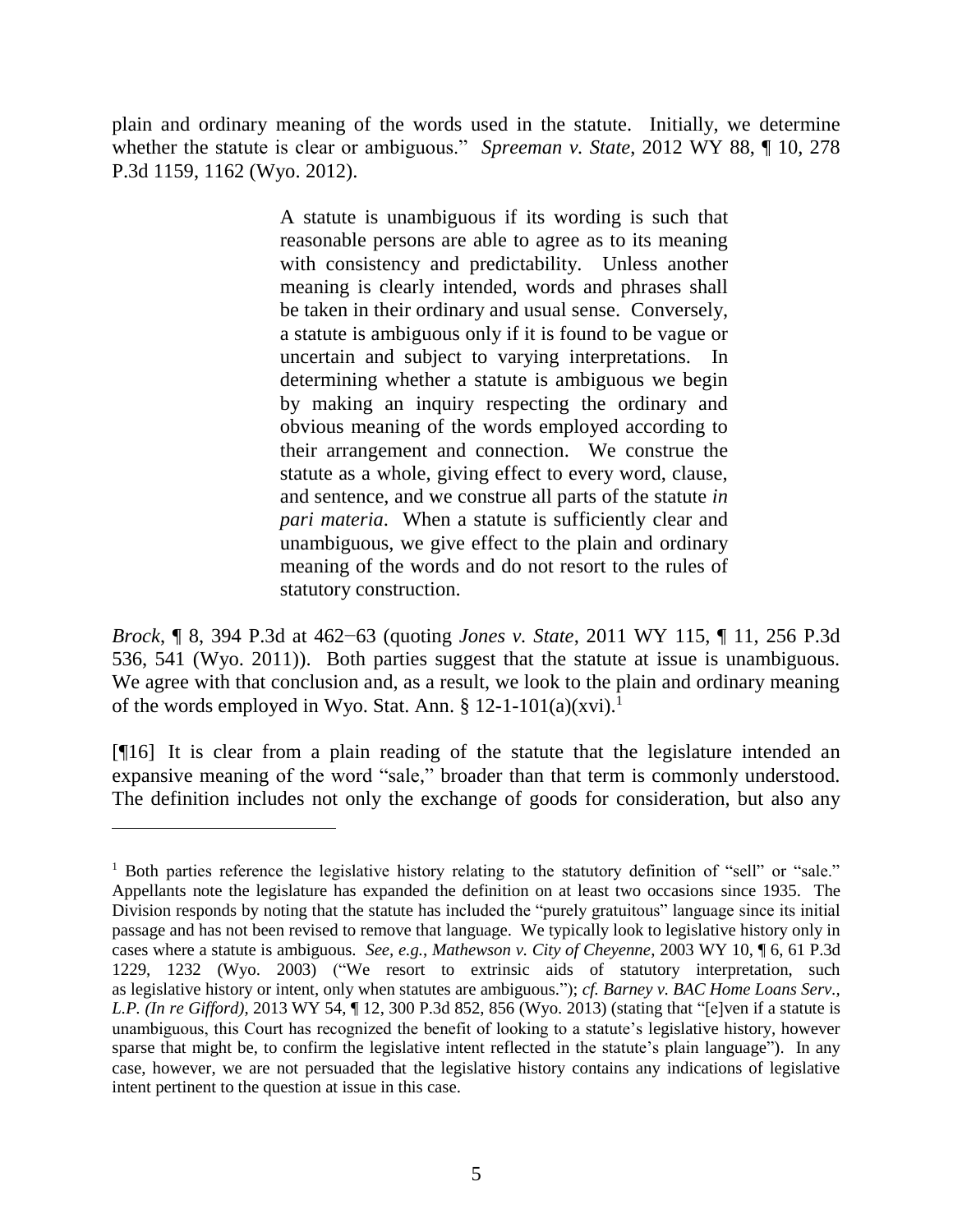exchange that is not "purely gratuitous." The legislature did not define the term "purely gratuitous." Accordingly, we look to the common definitions of those words. "Gratuitous" is commonly defined as "given freely or without recompense," or "not involving a return benefit, compensation, or consideration." Webster's Third New International Dictionary 992 (3d ed. 2002). "Purely," in turn, is synonymous with "wholly" or "completely." *Id.* at 1845. Finally, Webster's defines "exchange" as "the act of giving or taking one thing in return for another as if equivalent." *Id.* at 792. Accordingly, applying the "purely gratuitous" language, the question is whether Traveling Vineyard receives any recompense, or a return benefit, for providing wine to social guests.

[¶17] We conclude that it does. Appellants provide wine at the wine tasting events with the expectation that they will receive a completed "Survey & Interest Form" or a guest's contact information. Traveling Vineyard pays Independent Wine Guides based not only on the number of attendees who purchase products from Traveling Vineyard after the events, but also on the number of guests who attend the tasting events. This demonstrates that Traveling Vineyard recognizes that it benefits from every guest who attends a tasting event. Accordingly, we conclude Appellants' activities are not "purely gratuitous" because they receive a return benefit from the guests at the wine tasting events. Indeed, Appellants' business model would not be sustainable if their activities at the wine tasting events were "purely gratuitous."

[¶18] The statutory definition of "sell" or "sale" is also satisfied by "pouring for value." "Value" is commonly defined to mean "relative worth, utility, or importance." Webster's Third New International Dictionary 2530. Accordingly, Traveling Vineyard receives value from pouring wine if it receives anything of worth, utility, or importance. For the reasons identified above, we conclude that Appellants' conduct qualifies as a "sale" under the statute because they receive something of worth and utility in return for pouring wine; namely, completed interest forms and contact information of guests who attend the wine tasting events.

[¶19] Additionally, the legislature included "offering for sale" as an activity that satisfies the statutory definition of "sell" or "sale." The plain meaning of the word "offer" is "to present for acceptance or rejection" or "to make available or accessible." Webster's Third New International Dictionary 1566. Black's Law Dictionary 1253 (10th ed. 2014) supplies a similar definition: "The act or an instance of presenting something for acceptance." Appellants' conduct in pouring wine and ultimately making their products available for purchase constitutes an "offer for sale" under the plain meaning of that phrase. There is no question that Appellants dispense wine at wine tasting events with the hope of satisfying the tastes of potential buyers. If the guests become interested in obtaining wine from Appellants, they can provide the information necessary to purchase that wine or become members of Traveling Vineyard's wine club. A major purpose of Traveling Vineyard's wine tasting events is to make sales, either in the form of individual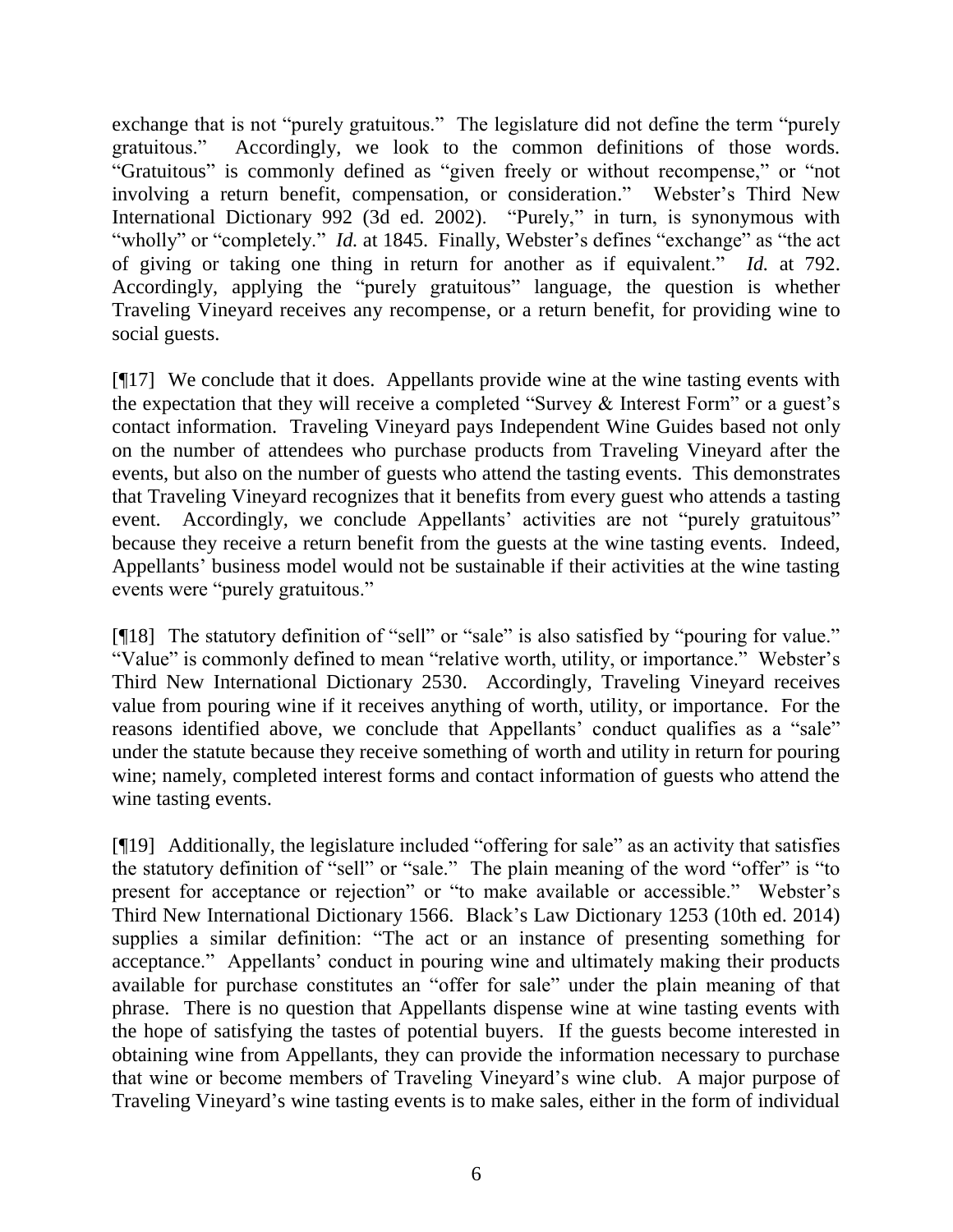bottles of wine or subscriptions to its wine club. Pouring wine and providing the opportunity to purchase that wine constitutes an "offer for sale" under the plain meaning of that phrase.

[¶20] A similar conclusion was reached in *Cellarmaster Wines of Mass., Inc. v. Alcoholic Beverages Control Com.*, 534 N.E.2d 21 (Mass. App. 1989). In that case, the plaintiff, Cellarmaster, claimed that providing wine at off-premises wine tasting sessions did not constitute a "sale" under a statute providing that "No person shall . . . sell or expose or keep for sale, . . . alcoholic beverages or alcohol, except as authorized by this chapter." *Id.*, 534 N.E.2d at 23 (emphasis omitted). The court determined "It cannot reasonably be questioned that [Cellarmaster] was exposing its wines for sale at wine tasting sessions. This method of operation was an integral part of the marketing strategy used by [Cellarmaster]." *Id.*

[¶21] We note that, despite the fact that Traveling Vineyard's "Survey & Interest Forms" ask for a purchaser's credit card information, the forms provide that the buyer's completion of the form constitutes a mere "offer to purchase," which Appellants may accept or reject. This characterization, however, does not change the nature of Appellants' activities at the wine tasting events. As the Appellate Court of Illinois observed regarding a similar form:

> The form defendants contend is merely a "preference form" is strikingly similar to a sales invoice. The form lists the name and address of [defendants] at the top and provides lines to tally the wine order, figure the subtotal, add shipping and appropriate tax, and figure the total price. The form also lists the type of payment a consumer selects, through either providing a credit card number, attaching a check, or specifying the wine be sent cash on delivery. Although defendants did not ship the product or cash the consumer's check, they conducted a "sale" within the meaning of the Act. Both the intent behind the Act . . . and common sense dictate the finding of a sale under the Act. Although defendants later added the terms "all wines are delivered by Shermer Specialties, which will appear on all credit card receipts and statements" in small print at the bottom of the form, this does not change the result: defendants are selling alcohol without a license.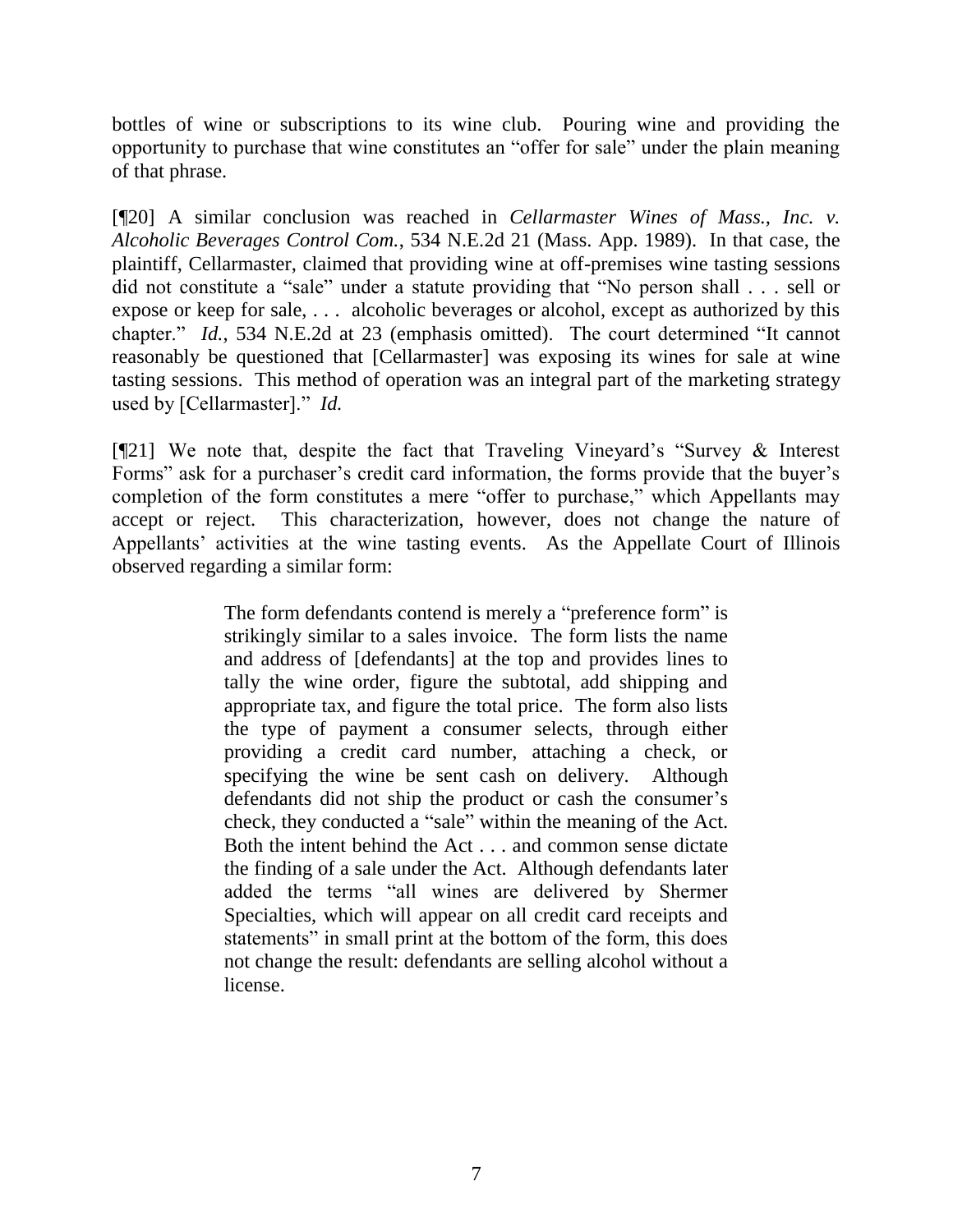*People v. Select Specialties, 740 N.E.2d 543, 548 (Ill. App. 2000) (citations omitted).*<sup>2</sup>

[¶22] As indicated above, Appellants contend that the definition of "sell" or "sale" does not include promoting, marketing, or educating potential consumers about their products. Appellants fail to acknowledge, however, that their promotional, marketing, and educational activities at the wine tasting events involve pouring alcohol. When alcohol is "poured for value" in combination with these activities, the statutory definition is met. As noted by the Division, "The key point is that, as part of Traveling Vineyard's marketing, alcohol is dispensed and poured at unlicensed locations."<sup>3</sup>

[¶23] Appellants also contend that interpreting "sell" and "sale" as the Division suggests would lead to absurd results. They assert that wine and beer are often served free of charge at in-home social gatherings and events held by clothing, jewelry, or other retailers. They contend that providing alcohol at these events would also satisfy the statutory definition of a "sale" under the Division's interpretation. In essence, Appellants suggest a long trip down a "slippery slope" that will negatively impact all sorts of businesses if the Division's definition of "sale" is accepted. In response, we would offer a few comments. First, the facts presented in the hypothetical scenarios are not present in the certified question and it is our intent to limit our response to the question presented. Second, the product that the vendor is attempting to sell in this case is alcohol. The product that the vendor is attempting to sell in the hypothetical scenarios is something other than alcohol. In this case, we have been provided with a factual scenario in which Traveling Vineyard is in the business of selling wine. They have adopted a business model in which representatives of Traveling Vineyard stage events at which wine is poured in Wyoming at unlicensed establishments in an effort to sell that product to Wyoming consumers. This is not a case in which we have been asked to determine whether the practice would fit within the definition of "sale" if the pouring did not occur. The pouring and tasting of wine is an integral component of Traveling Vineyard's business model. While an argument could be made in the hypothetical scenarios that the

<sup>&</sup>lt;sup>2</sup> Appellants' "Survey & Interest Form" is not part of the record in this case. The certification order, however, sets forth several pertinent facts about the form. As indicated above, the form asks for a guest's contact information; the product code, product name, unit price, and quantity of the products the guest is interested in purchasing from Traveling Vineyard; the subtotal, shipping and handling, and sales tax for those products; and the guest's credit card information and signature. The form also provides that "The designated licensee will reject your offer to purchase or will accept the offer to purchase and fulfill the order," indicating that no further action on the part of the guest is required in order to purchase wine from Traveling Vineyard.

<sup>&</sup>lt;sup>3</sup> For the same reason, we can easily distinguish Appellants' comparisons to magazine tear-sheets and website purchasing. Submitting an order form online or from a magazine does not involve dispensing alcohol. Further, the Division is specifically authorized to regulate online and mail orders pursuant to Wyo. Stat. Ann. § 12-2-204.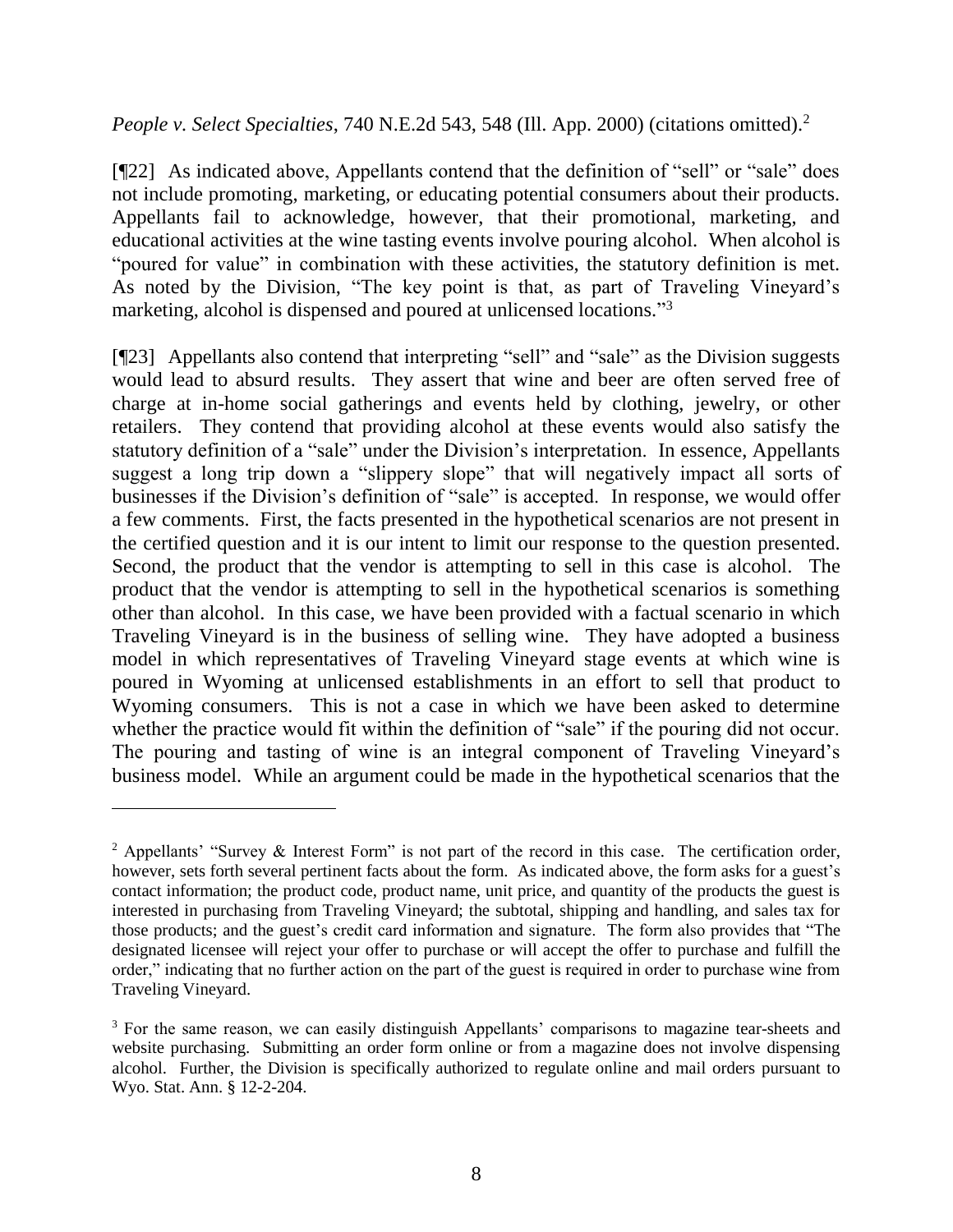"value" derived from pouring alcohol is too tenuous or abstract to fit within the statutory definition when that benefit is merely good will, those are not the facts presented in the case before us. Traveling Vineyard is obtaining sufficient value from its tasting events to bring its conduct within the definition of "sale" as defined in Wyo. Stat. Ann. § 12-1-  $101(a)(xvi)$ .

### *CONCLUSION*

[¶24] For the foregoing reasons, we answer the certified question in the affirmative: The statutory definition of "sell" or "sale" in Wyo. Stat. Ann. § 12-1-101(a)(xvi) applies to the conduct of Traveling Vineyard and its Independent Wine Guides.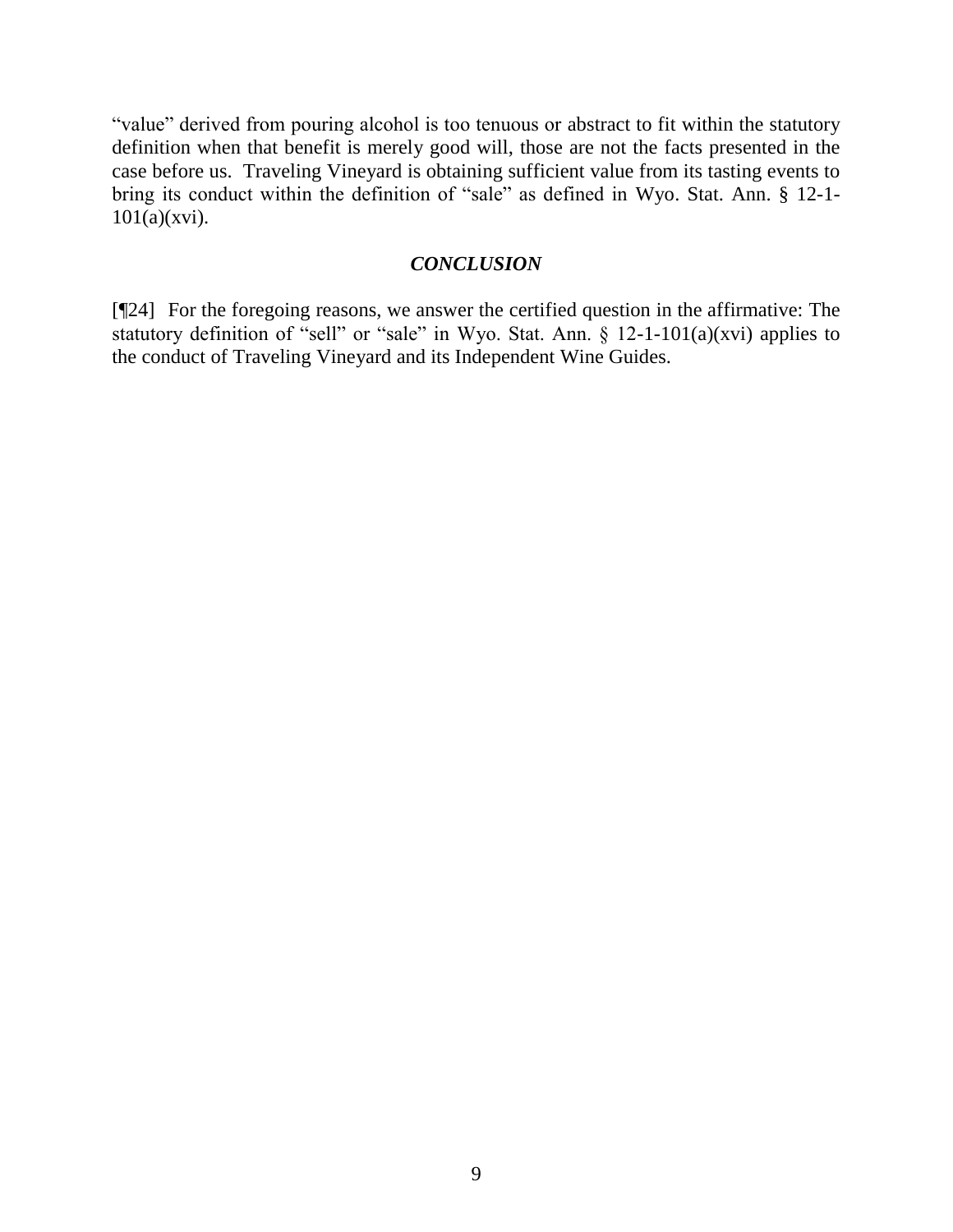## **KAUTZ, J., dissenting, in which DAVIS, C.J., joins.**

[¶25] I respectfully dissent. The majority observes that the Wyoming legislature "has broad authority to regulate the sale of alcohol in Wyoming." It does not follow, however, that all liquor regulation statutes should be construed broadly. It does not follow that the statutorily created definition of "sell" or "sale" should be read broadly to encompass activity beyond that specifically identified by the legislature.

[¶26] Wyo. Stat. Ann. § 12-1-101(a)(xvi) (LexisNexis 2017) is plain and unambiguous. "When a statute is sufficiently clear and unambiguous, we give effect to the plain and ordinary meaning of the words and do not resort to the rules of statutory construction." *Shumway v. Worthey,* 2001 WY 130, ¶ 8, 37 P.3d 361, 365 (Wyo. 2001), citing *Wyo. Bd. of Outfitters and Prof'l Guides v. Clark,* 2001 WY 78, ¶ 12, 30 P.3d 36, 41 (Wyo. 2001).

[¶27] "This Court is not at liberty to add words to a statute that the legislature chose to omit." *Wyodak Res. Dev. Corp. v. Wyo. Dep't of Revenue,* 2017 WY 6, ¶ 31, 387 P.3d 725, 733 (Wyo. 2017). "Moreover, we will not enlarge, stretch, expand, or extend a statute to matters that do not fall within its express provisions." *BP Am. Prod. Co. v. Dep't of Revenue*, 2005 WY 60, ¶ 15, 112 P.3d 596, 604 (Wyo. 2005), citing *Gray v. Stratton Real Estate,* 2001 WY 125, ¶ 5, 36 P.3d 1127, 1128 (Wyo. 2001); *Bowen v. Wyo. Real Estate Comm'n,* 900 P.2d 1140, 1143 (Wyo. 1995). The plain and ordinary meaning of the language in  $\S$  12-1-101(a)(xvi) shows that the Appellants' activity does not fall within the definition of "sell" or "sale."

[¶28] Appellants' activity at the wine tasting events obviously does not constitute a "sale" of the wine, and the Appellants do not "sell" any wine at the events. The legislature expressly included various forms of selling in the definitions of these terms, including "offering for sale," "trafficking in," "bartering," "delivering or dispensing and pouring for value," and "exchanging for goods, services or patronage." Conspicuously absent from that list are terms describing what Appellants do – "promoting," "marketing," "educating about," "distributing materials about," "answering questions" about," or "obtaining expressions of interest."

[¶29] Appellants' activity does not fit the definition of "dispensing and pouring for value." There is no requirement that guests provide any information to the wine company in exchange for the wine. The wine is not dispensed or poured for anything of value from the guests. If the wine company obtains anything from the act of dispensing and pouring the wine, it is a **hope** that the guest will ask to purchase wine – something that cannot be said to have any specific value.

[¶30] The wine company does not require that any attendee fill out the interest cards or give anything to the company. In that regard, the wine is provided "purely gratuitously." The definition of gratuitous fits this situation exactly. The wine is "given freely or